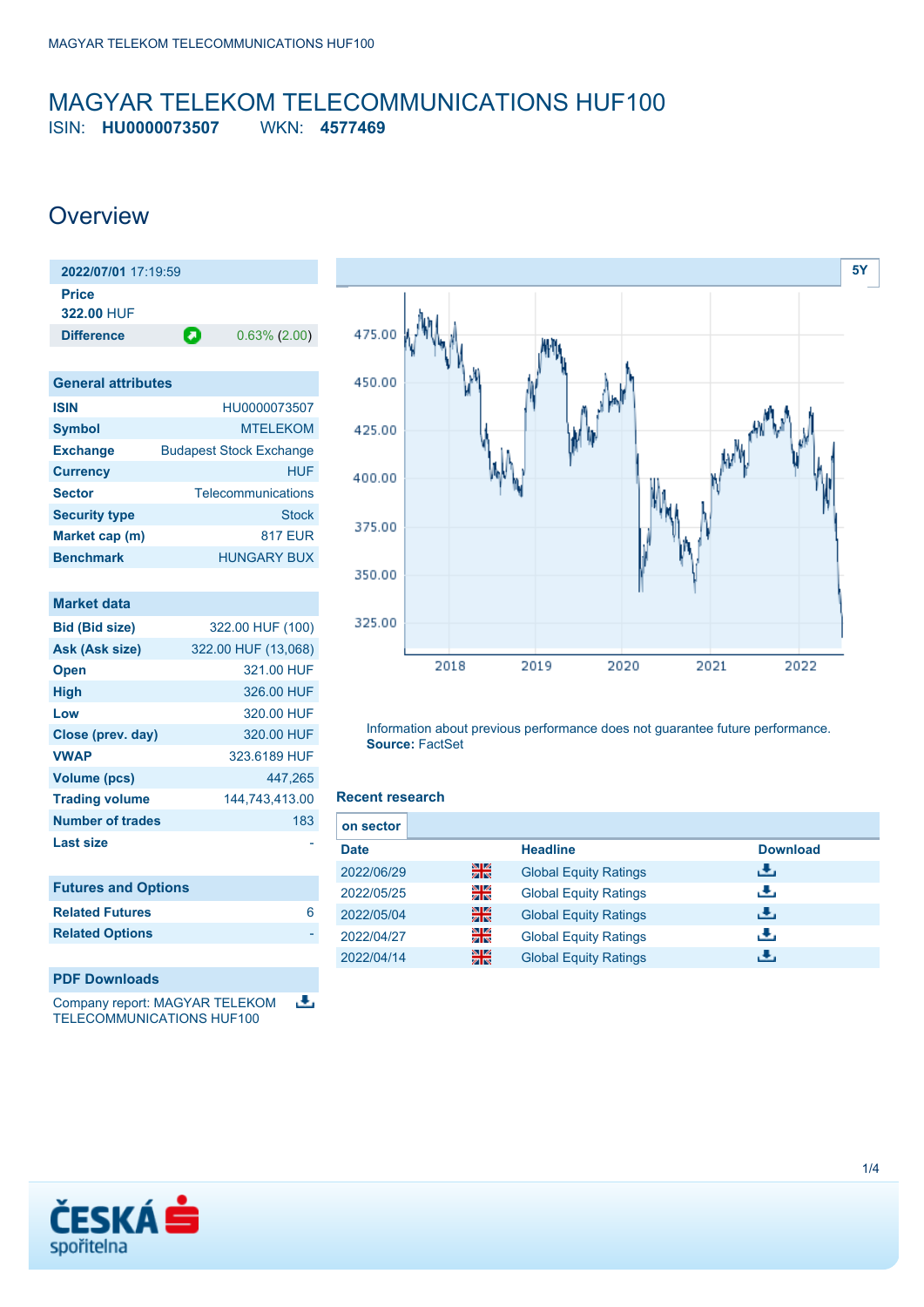# **Details**

**2022/07/01** 17:19:59 **Price**

**322.00** HUF

**Difference 0.63% (2.00)** 

| <b>General attributes</b> |                                |
|---------------------------|--------------------------------|
| <b>ISIN</b>               | HU0000073507                   |
| <b>Symbol</b>             | <b>MTELEKOM</b>                |
| <b>Exchange</b>           | <b>Budapest Stock Exchange</b> |
| <b>Currency</b>           | HUF                            |
| <b>Sector</b>             | Telecommunications             |
| <b>Security type</b>      | Stock                          |
| Market cap (m)            | <b>817 EUR</b>                 |
| <b>Benchmark</b>          | <b>HUNGARY BUX</b>             |

| <b>Market data</b> |  |  |
|--------------------|--|--|
|                    |  |  |
|                    |  |  |

| <b>Bid (Bid size)</b>   | 322.00 HUF (100)    |
|-------------------------|---------------------|
| Ask (Ask size)          | 322.00 HUF (13,068) |
| <b>Open</b>             | 321.00 HUF          |
| <b>High</b>             | 326.00 HUF          |
| Low                     | 320.00 HUF          |
| Close (prev. day)       | 320.00 HUF          |
| <b>VWAP</b>             | 323.6189 HUF        |
| <b>Volume (pcs)</b>     | 447.265             |
| <b>Trading volume</b>   | 144,743,413.00      |
| <b>Number of trades</b> | 183                 |
| <b>Last size</b>        |                     |

| <b>Performance and Risk</b> |           |           |           |  |  |  |
|-----------------------------|-----------|-----------|-----------|--|--|--|
|                             | 6m        | 1Y        | 3Υ        |  |  |  |
| <b>Perf</b> (%)             | $-21.75%$ | $-25.12%$ | $-23.42%$ |  |  |  |
| Perf (abs.)                 | $-89.50$  | $-108.00$ | $-98.50$  |  |  |  |
| <b>Beta</b>                 | 0.18      | 0.16      | 0.26      |  |  |  |
| <b>Volatility</b>           | 21.96     | 17.74     | 18.73     |  |  |  |



Information about previous performance does not guarantee future performance. **Source:** FactSet

| <b>Price data</b>                           |                         |
|---------------------------------------------|-------------------------|
| Ø price 5 days   Ø volume 5 days (pcs.)     | 322.70 HUF (713,442)    |
| Ø price 30 days   Ø volume 30 days (pcs.)   | 358.87 HUF (442,860)    |
| Ø price 100 days   Ø volume 100 days (pcs.) | 391.28 HUF (595,221)    |
| Ø price 250 days   Ø volume 250 days (pcs.) | 411.31 HUF (408,999)    |
| <b>YTD High   date</b>                      | 438.00 HUF (2022/02/17) |
| <b>YTD Low   date</b>                       | 312.00 HUF (2022/06/30) |
| 52 Weeks High   date                        | 439.00 HUF (2021/09/07) |
| 52 Weeks Low   date                         | 312.00 HUF (2022/06/30) |

| <b>Arbitrage views</b>          |                |                   |                         |                                 |                            |
|---------------------------------|----------------|-------------------|-------------------------|---------------------------------|----------------------------|
| Exchange $\Box$                 | <b>Date</b>    | <b>Time Price</b> |                         | <b>Trading volume</b><br>(mio.) | <b>Number of</b><br>trades |
| <b>Stuttgart</b>                | 2022/07/<br>01 |                   | 08:04 0.767 EUR         | 0.00                            | 3                          |
| <b>Munich</b>                   | 2022/07/<br>01 |                   | 08:03 0.81 EUR          | 0.00                            | 1                          |
| <b>London Stock</b><br>Exchange | 2022/04/<br>27 |                   | 10:57 398.00 HUF 20.63  |                                 | 2                          |
| Frankfurt                       | 2022/07/<br>01 |                   | 08:15 0.825 EUR         | 0.00                            | 2                          |
| <b>Budapest Stock</b>           | 2022/07/       |                   | 17:19 322.00 HUF 144.74 |                                 | 183                        |

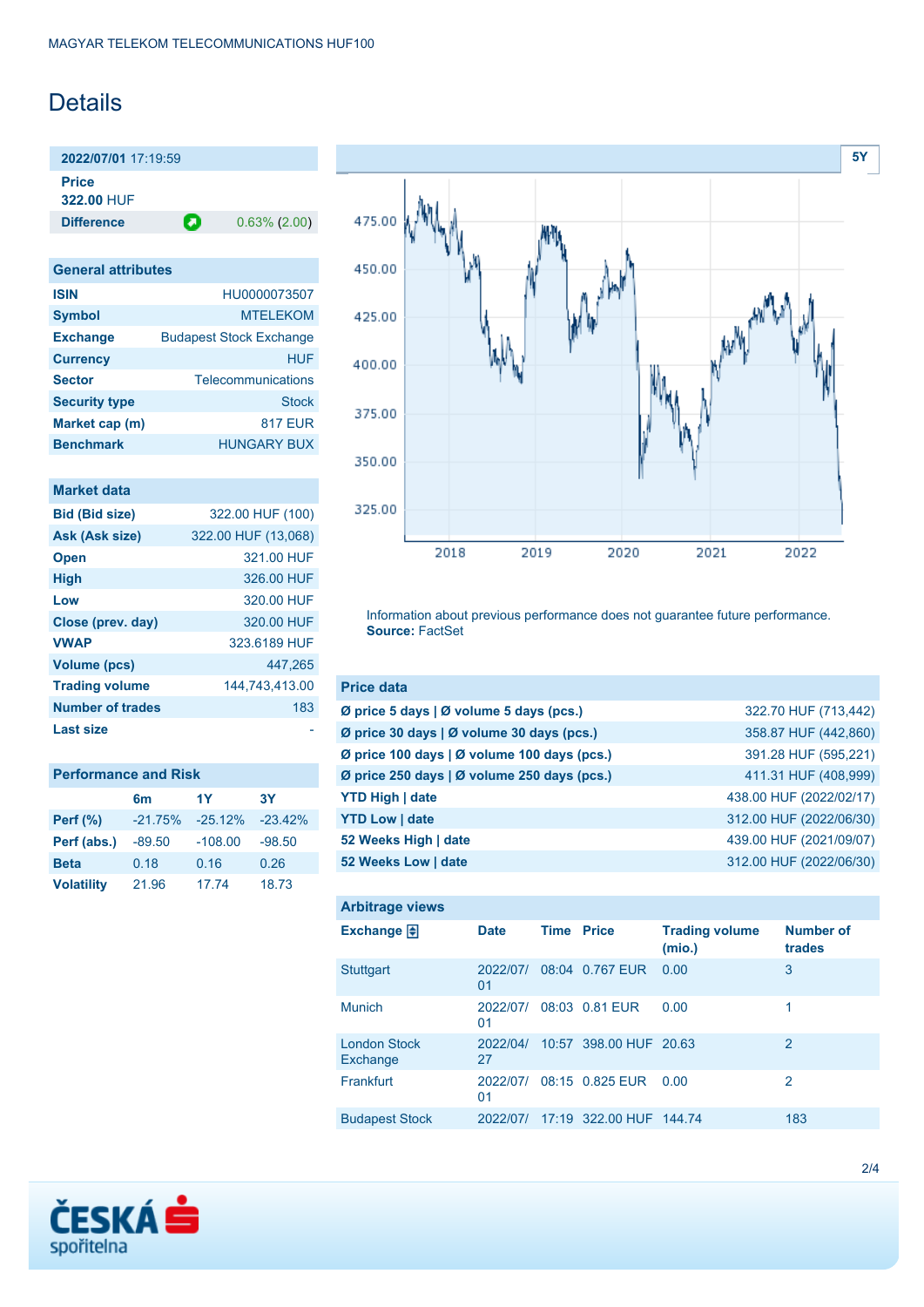| Exchange      |  |                               |  |
|---------------|--|-------------------------------|--|
| <b>Berlin</b> |  | 2022/07/ 08:03 0.786 EUR 0.00 |  |